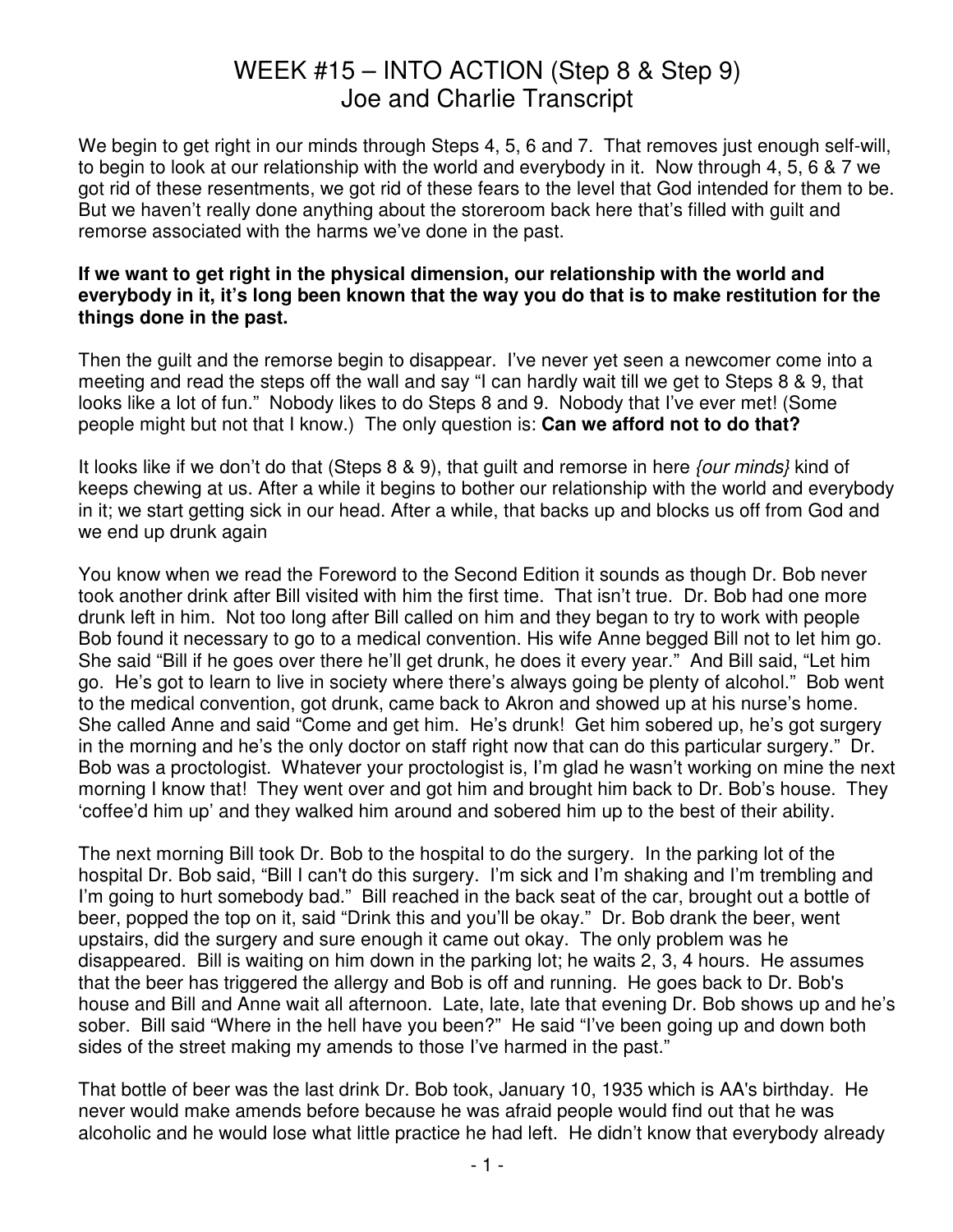knew he was alcoholic! The day he screwed up the courage, mustered up enough courage to make his amends was the day he took his last drink. Now I would assume if it's good enough for Dr. Bob it's probably good enough for me too.

Let's look at 8 & 9 for just a few minutes. We are not going to go through them in great detail, just a few minutes

Big Book p. 76, par. 3: **"Now we need more action, which we find that "Faith without works is dead." Let's look at Steps Eight and Nine."**

J & C When people go to a Step Study meeting and they begin to talk about Step 8, generally the conversation will get over to how they made amends in Step 9. But Step 8 is a definite step and it's a step that needs to be done.

Big Book p. 76, par. 3: **"We have a list of all persons we had harmed and to whom we are willing to make amends. We made it when we took inventory."**

J & C We simply take all those names off of Column 1 off of those 4 sheets of anyone that we've harmed and we put them on one long sheet. We haven't made any amends yet, we've just made the list. And then the book says…

Big Book p. 76, par. 3: **"We subjected ourselves to a drastic self-appraisal."**

J & C We did that in Steps 4 & 5, a drastic self-appraisal.

#### Big Book p. 76, par. 3: **"Now we go out to our fellows and repair the damage done in the past. We attempt to sweep away the debris which has accumulated out of our effort to live on self-will and run the show. If we haven't the will to do this, we ask until it comes."**

More prayer in Step 8… and again it's real simple. We make the list, then we become willing to the list, and if we're not willing we ask God to help us to become willing. We haven't made any amends yet. That is Step 8. When we do that, then we've completed Step 8. Everyone one of these action steps recognizes that self cannot overcome self and we have prayer in most of them and here we got it again in Step 8 that if we're not willing, we ask God to help us be willing. I had a lot of difficulty in Step 8 and Step 9 because there are some people that had harmed me just as bad as I'd ever harmed them. I didn't think it was going to be necessary for me to make any amends to them, I didn't feel like I could and I didn't want to. I told my sponsor about this, he said "okay, what I'd like to see you do is take that list that you have and divide it into four lists (columns). He said "I'd like to see you put on each list (column); 'RIGHT NOW', 'LATER', 'MAYBE' and 'NEVER'.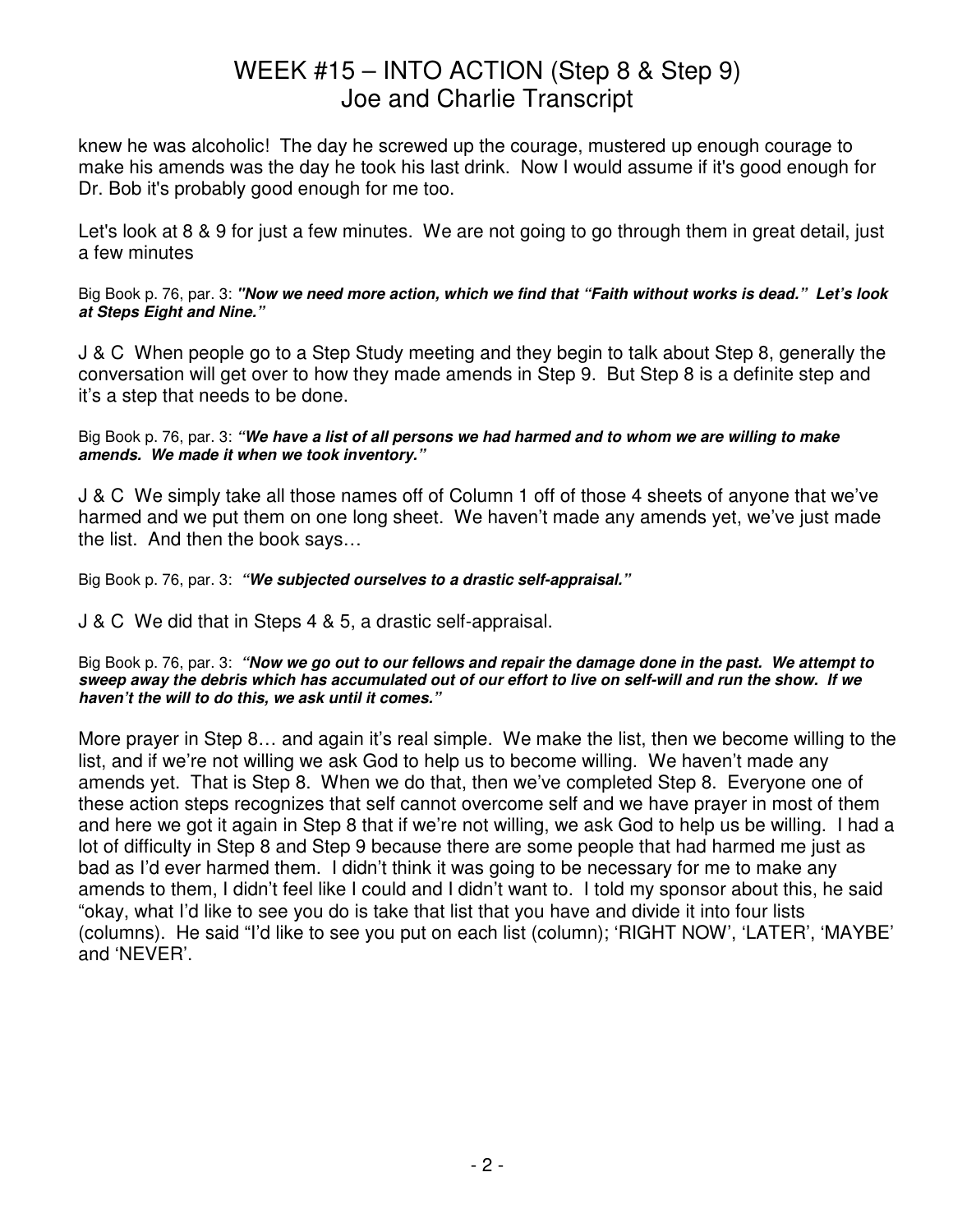| <b>RIGHT NOW</b> | LATER | <b>MAYBE</b> | <b>NEVER</b> |
|------------------|-------|--------------|--------------|
|                  |       |              |              |
|                  |       |              |              |
|                  |       |              |              |
|                  |       |              |              |
|                  |       |              |              |
|                  |       |              |              |
|                  |       |              |              |
|                  |       |              |              |

He said "Those that you love and you want to make amends to them RIGHT NOW put them on that 'RIGHT NOW' list; those that you know you're going to do it sooner or later or you're not to keen about , put them on the LATER list those that you aren't sure about, you may or may not, put them on the MAYBE list and those that you're never going to make amends to, put them on the NEVER list."

And then he said "I want you to start making your amends to the **RIGHT NOW's**. By the time you're through with that you'll probably be ready to do some **LATER's**. By the time you're through with the **LATER's** list, you'll probably be ready to do some **MAYBE's**. And he reached in his billfold and pulled out a twenty-dollar bill and said I'm going to bet you twenty dollars by the time you're through with the Maybe's you be ready to start on the **NEVER's**."

And the old fool was exactly right. I was trying to block myself off entirely from Step 8 & 9 by using three or four names (resentments, etc.) and he didn't let me do that. He gave me a process by which I could become willing to make amends to them all, eventually. And it really did work for me.

So if you've got that problem, or you're working with someone who has got that problem, try the Four (column) List. **Right Now, Later, Maybe** and **Never**. It really works.

Ok. After we've got the list, we're willing, over on page 77 we begin to look at Step 9. Now Step 9 is a definite three-part step. The first part tells us the kind of amends to make. **We made direct amends wherever possible…** 

Direct amends is probably:

- **eyeball to eyeball**
- **face to face**
- **one on one**

So he tells us the kind of amends to make: **"…Direct amends…"**

Then he tells us when to make them: **"…wherever possible…"**

Then he tells us when NOT to make them: **"…except when to do so would injure them or others."**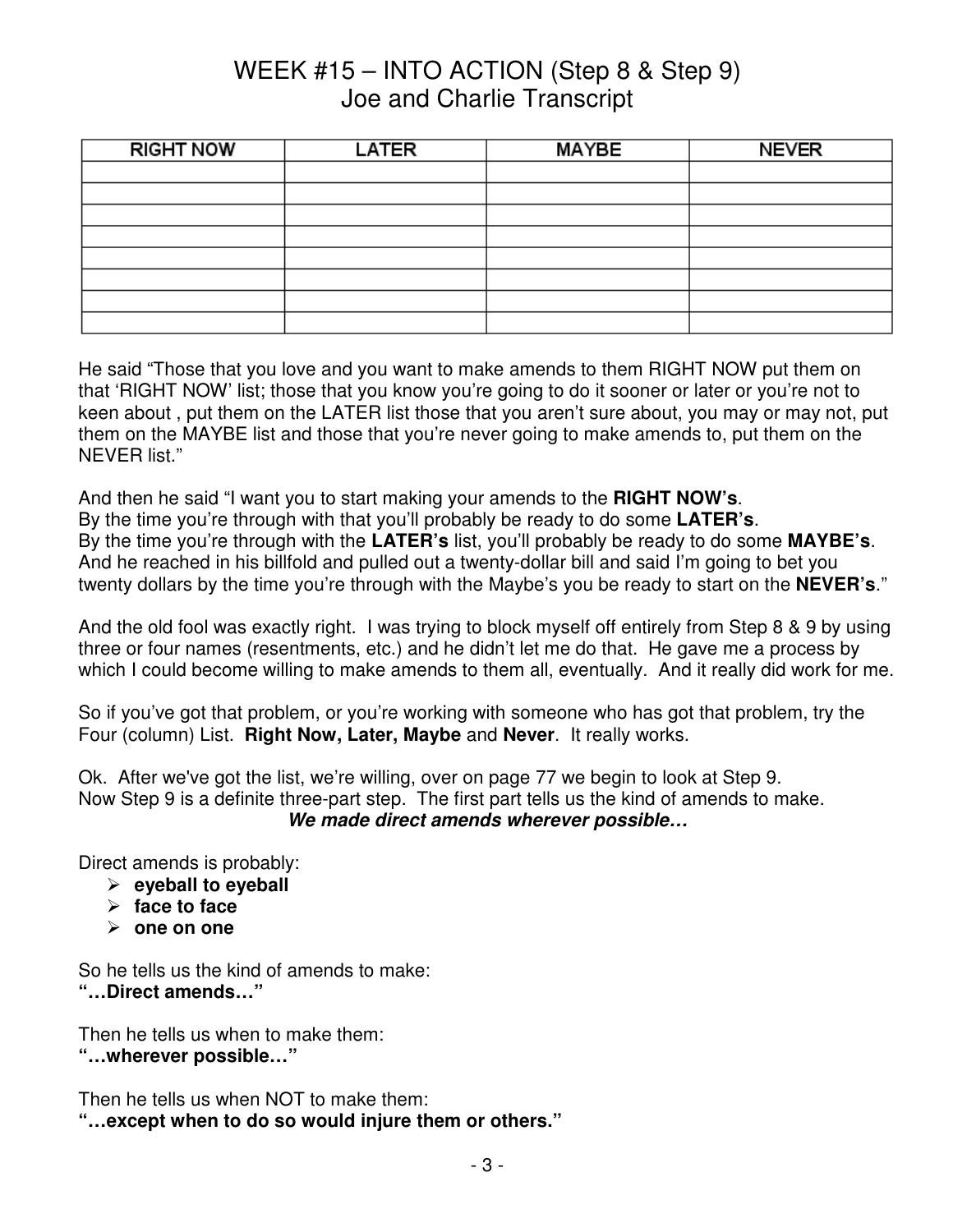Now for the next three or four pages he handles each one of these things paragraph by paragraph. Page 77, that paragraph down in the middle of the page

Big Book p. 77, par. 2: **"We don't use this as an excuse for shying away from the subject of God. When it will serve any good purpose, we are willing to announce our convictions with tact and common sense."**

The direct amends starts right here with the words:

Big Book p. 77, par. 2 cont.: **"The question of how to approach the man we hated will arise."**

Let's look at this one. I think in the area of the 9th step, especially since were going to go out and make amends for the harms done, we need to talk to our sponsors and listen to our sponsors in this area to get some information about how we are going to go about making these amends. Because we can go out in our zeal to make amends and can cause a whole lot more harms than we ever intended or had ever done prior to that just trying to make amends. So check with your sponsor in this area. Lay out how you are going to it and what you propose to do and see what he says. Very, very important

Big Book p. 77, par. 2 cont.: **"The question of how to approach the man we hated will arise. It may be he has done us more harm than we have done him and, though we may have acquired a better attitude toward him, we are still not too keen about admitting our faults. Nevertheless, with a person we dislike, we take the bit in our teeth. It is harder to go to an enemy than to a friend, but we find it much more beneficial to us. We go to him in a helpful and forgiving spirit, confessing our former ill feeling and expressing our regret.** 

**Under no condition do we criticize such a person or argue. Simply we tell him that we will never get over drinking until we have done our utmost to straighten out the past. We are there to sweep off our side of the street, realizing that nothing worth while can be accomplished until we do so, never trying to tell him what he should do. His faults are not discussed. We stick to our own. If our manner is calm, frank, and open, we will be gratified with the result.** 

**In nine cases out of ten the unexpected happens. Sometimes the man we are calling upon admits his own fault, so feuds of years' standing melt away in an hour. Rarely do we fail to make satisfactory progress. Our former enemies sometimes praise what we are doing and wish us well. Occasionally, they will offer assistance. It should not matter, however, if someone does throw us out of his office. We have made our demonstration, done our part. It's water over the dam."** 

Every time I read that I think about my cousin Gary. I was in the area of making amends at this time and I was in this restaurant one day. I had never been in that restaurant before or since and I looked up and Gary was at the door waiting to be seated and I motioned him over. Now he came over very reluctantly, 'cause Gary and I had been fighting and fussing, physically and verbally abusing each other all our lives. So he came over very reluctantly. He wasn't quite sure what I might do. And I asked him to sit down and he did reluctantly. And I looked at him and I said "Gary I've found out I'm an alcoholic and I'm a member of Alcoholics Anonymous and I'm trying to straighten out my life and I'm trying to make amends for the harms I've done people. And I've harmed you a whole lot over these years and I want to ask you if you will forgive me for that." And he kind of relaxed like that and he said, "Well you know Joe I want to know if you will forgive me the things I've done to you?" That whole deal went away just like that. And that's a wonderful thing. But the best part about it is that Gary comes to Alcoholics Anonymous from time to time even now. Well he's making progress. He used to be a daily drinker and now he's a periodic drinker. So he's making progress. But he comes to the group that I attend and we'll sit down and we'll visit back and forth a little bit as much as he will allow me to. But had that not happened that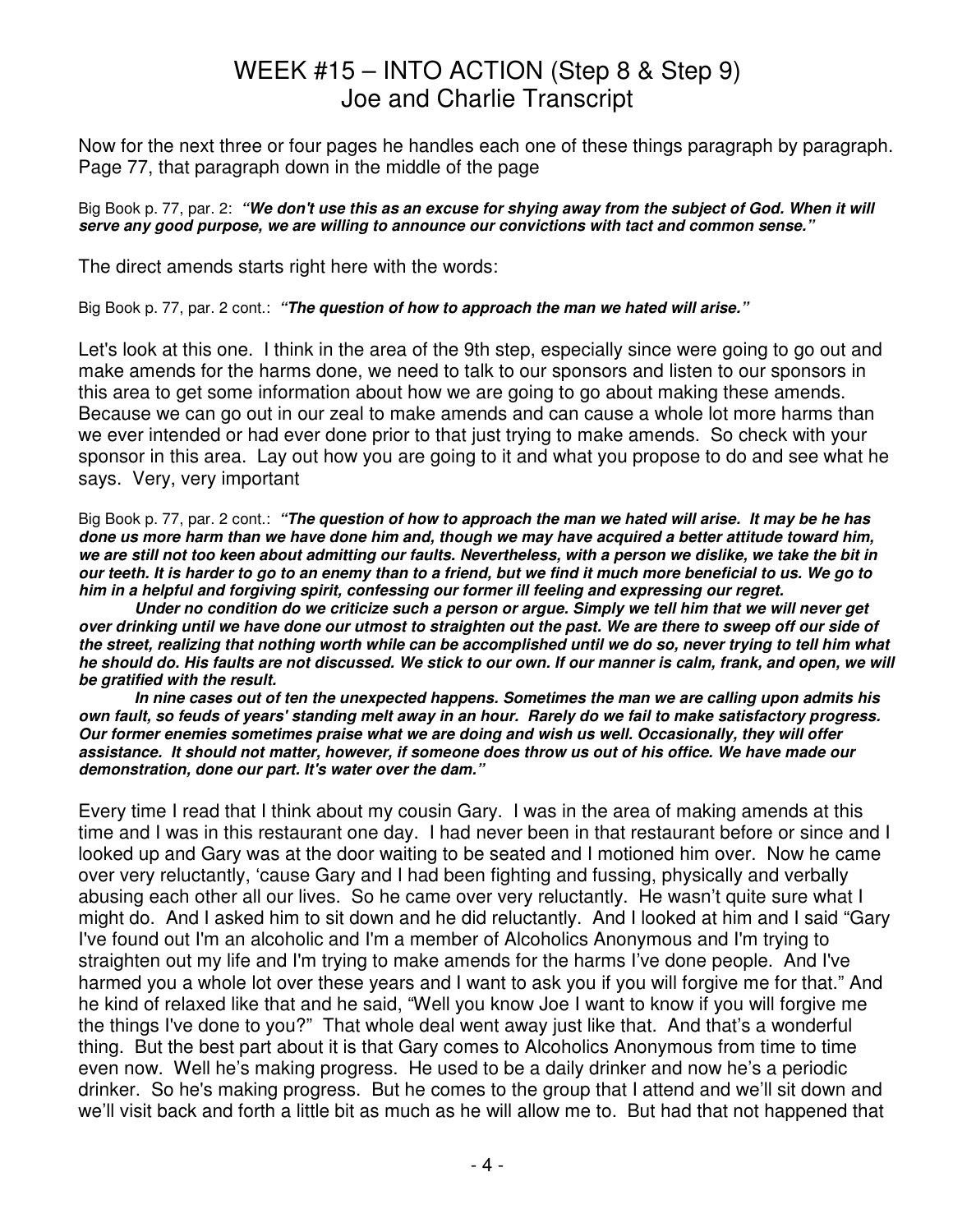many years ago Gary would never have come to Alcoholics Anonymous. Maybe someday he'll get sober. I hope so.

#### **Eyeball to eyeball Face to face One on one**

I think we've got to remember now the purpose of making the amends is not to get you to like me. I hope you will when I'm through, but the purpose is to get rid of my fear, my guilt and my remorse. If I write you a letter I'm not quite sure how you accepted it. I'm still a little concerned about what you are going to say and do the next time I run into you. I'm not sure I've done my utmost. If I call you on the telephone I've got the same situation. But, if I go to you wherever you are, your office, your home or wherever it might be, and we sit down, eyeball to eyeball, face to face, one on one, when I've made my amends I'm through with it. I'll never have to worry about it again. You've done the worst you're going to do to me, right there, and I in turn have done my utmost. No doubt that's the best way to do it.

**Another kind of amend is an equal restitution or equal amounts**. You know we tended to hurt a lot of people in the material area also. Some of them we stole from them and never did give them their money back. Some of them we ran up bills that we never did pay. We wrote "hot checks" that we never did pick up. We tore up automobiles that we never did fix. We've hurt a lot of people in a lot of ways in the material world. What are we going to do about that? It really wouldn't do much good for me to come to you and say "Look, you and I both know that I stole \$1200 from you when I was drinking. And I'm sorry about it. Would you forgive me?" You're probably going to say, "I'm sorry about it too. Where's my \$1200?" Equal restitution, Bill handles that in the next paragraph.

Big Book p. 78, par. 2: **"Most alcoholics owe money."** 

Now that's probably the understatement of the year right there!

Big Book p. 78, par. 2 cont.: **"We do not dodge our creditors. Telling them what we are trying to do, we make no bones about our drinking; they usually know it anyway, whether we think so or not. Nor are we afraid of disclosing our alcoholism on the theory it may cause financial harm. Approached in this way, the most ruthless creditor will sometimes surprise us. Arranging the best deal we can we let these people know we are sorry. Our drinking has made us slow to pay. We must lose our fear of creditors no matter how far we have to go, for we are liable to drink if we are afraid to face them."**

I think what he's saying to me is this, that if I owe you money for any reason I need to come to you and say, "Look, I know I owe you the \$1200 and you know it too. I'm trying to get my life straightened out. I'm sorry I can't pay you that amount of money today. But what I'd like to do is start paying you \$5/week or \$10/week." Whatever I can live with. And I start paying you that \$5 or \$10/week or 20 or whatever we've decided on. And as the weeks go by, some morning I wake up and I say "Hey that suckers paid off." I don't have to worry about that one anymore. The fear and guilt and remorse are gone. I go to the next one. And I say; "Now you and I both know that I owe you a couple thousand dollars, can't pay you today. But I'd like to start paying you about \$20/week." And I start paying you \$20/week and some morning I wake up and that sucker's paid off too. And then I go to the next one. And then the next and then the next one and someday I'll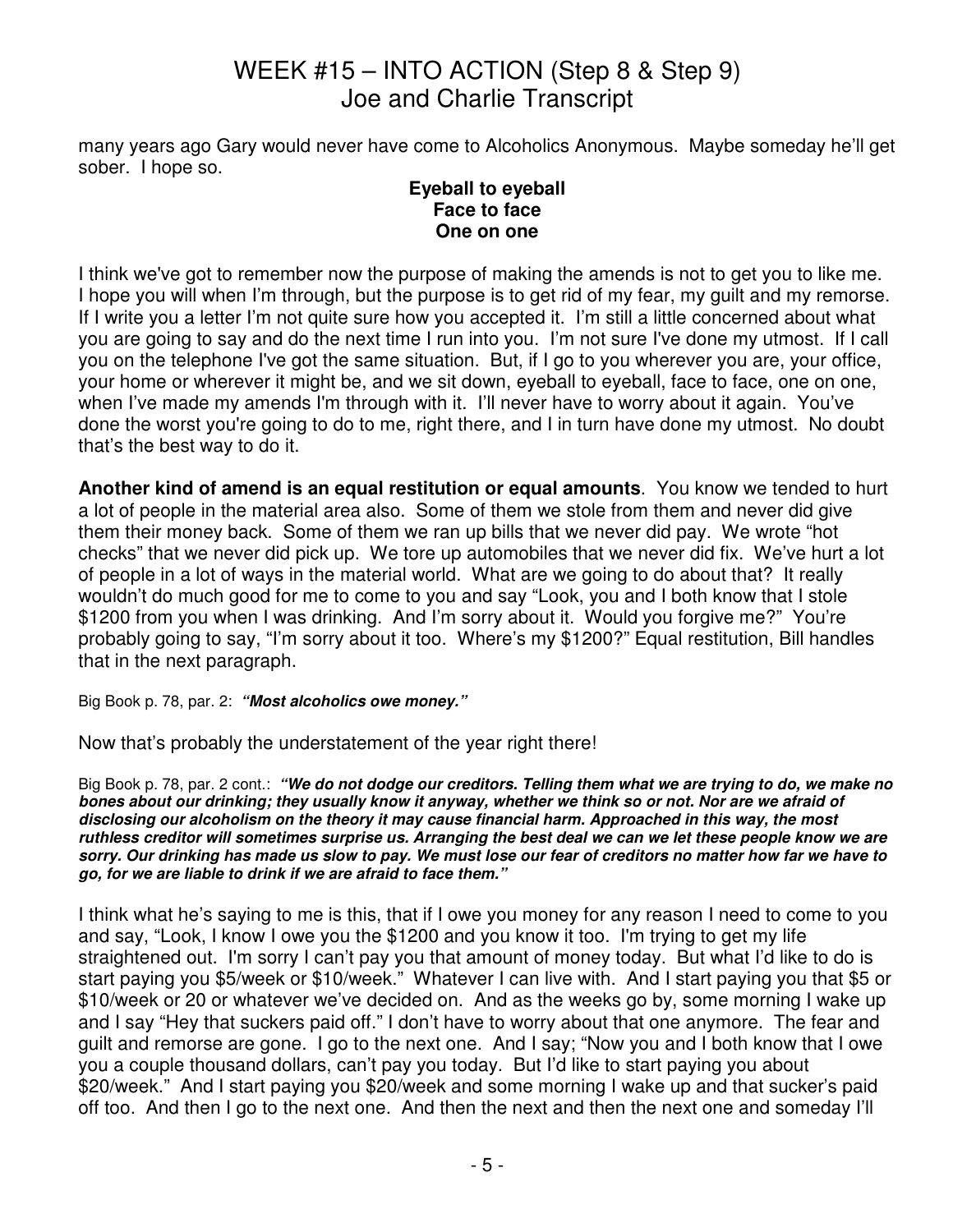wake up and by golly they're all paid off. And the fear and the guilt and remorse are gone. I feel good back here in the back of my head now after that guilt and remorse and fear is gone.

Now a guy came to me one time and we were discussing this. And he said "Charlie if I try to pay them so much a week, do you know how old I would be before I got them paid off?" You'd be the same age that you would be if you didn't pay them off. It doesn't make any difference. I've lived long enough to know that time is going to pass. I wish I could stop it but I can't. And as time passes I can use it for a worthwhile purpose, do something about these things, or I can keep putting it off and putting it off and putting it off and 5 years or 10 years or 15 years from now still be in the same situation and maybe drunk in the meantime.

We had a good friend that used to live in Tulsa but moved out here to California, he's gone now, he's dead. Name was Dan. When Dan was 29 years sober he said, "Charlie, I paid the last one of them last week." I said "Dan how do you feel". He said, "I feel about 8 foot tall". Now Dan was little bitty fellow about 5'1". He said "This is the first time in my life that I can ever remember that I don't owe somebody something for what I've stolen in the past". He said "I feel pretty good about old Dan". Dan owed a lot of money. When he was drinking he was in the oil business down in Texas. And he hooked them and he hooked them big; took him 29 years to pay them. But by golly he got it done. I'll tell you what a good con artist Dan was. When he was still drinking in Texas his wife Sara, who later became a beautiful member of Al-Anon, she took him to the state insane asylum in Big Spring, Texas to have him committed for alcoholic insanity. The head psychiatrist interviewed Sara, then he interviewed Dan and after a while Dan left and Sara was locked up. Truth! She stayed there for a year. She learned how to live better electrically and all that goody, goody stuff in there. Dan was a real con artist.

Joe…

You know Dan did pay back a lot of money. It's not a lot of money out here in California but in Oklahoma it's a lot of money. Hell of a lot of money. You guys have got plenty of money out here. We all know that. But Dan paid them all back and I spent many, many days playing bridge with Dan and Sara and he and my wife and they were teaching us the program a lot and sharing with us and they paid a lot of money back. Now you'd think that the kind of money he paid back would have kept him broke but it didn't. He prospered in other ways. He wasn't rich when he died but he had a very comfortable living throughout all those years and he prospered as a result of doing the right thing with his debts.

And again I hear some of you saying, I can hear awful good. Well Charlie that stuffs probably all right for \$1200 or \$2000 or maybe \$10,000 but what if it's a half a million? What if it's a million? What if it's 2 million? Can we pay that back? I don't know why not; we're smart enough to steal it we're probably smart enough to pay it back if we are willing to do so. You know I think we forget from step 3 on that God is with us. And if we are willing to do these things Gods going to make it possible to do so just like he did for Dan. Dan didn't die a rich man but Dan died a very comfortable man. God saw that Dan had the means to be able to pay these people back. The willingness is what it takes to do this. And it really works for people like us.

On page 79 about the middle of the page it talks about where other people are involved. And we need to really, really consider this now. Sometimes in our zeal to be forgiven for the things we've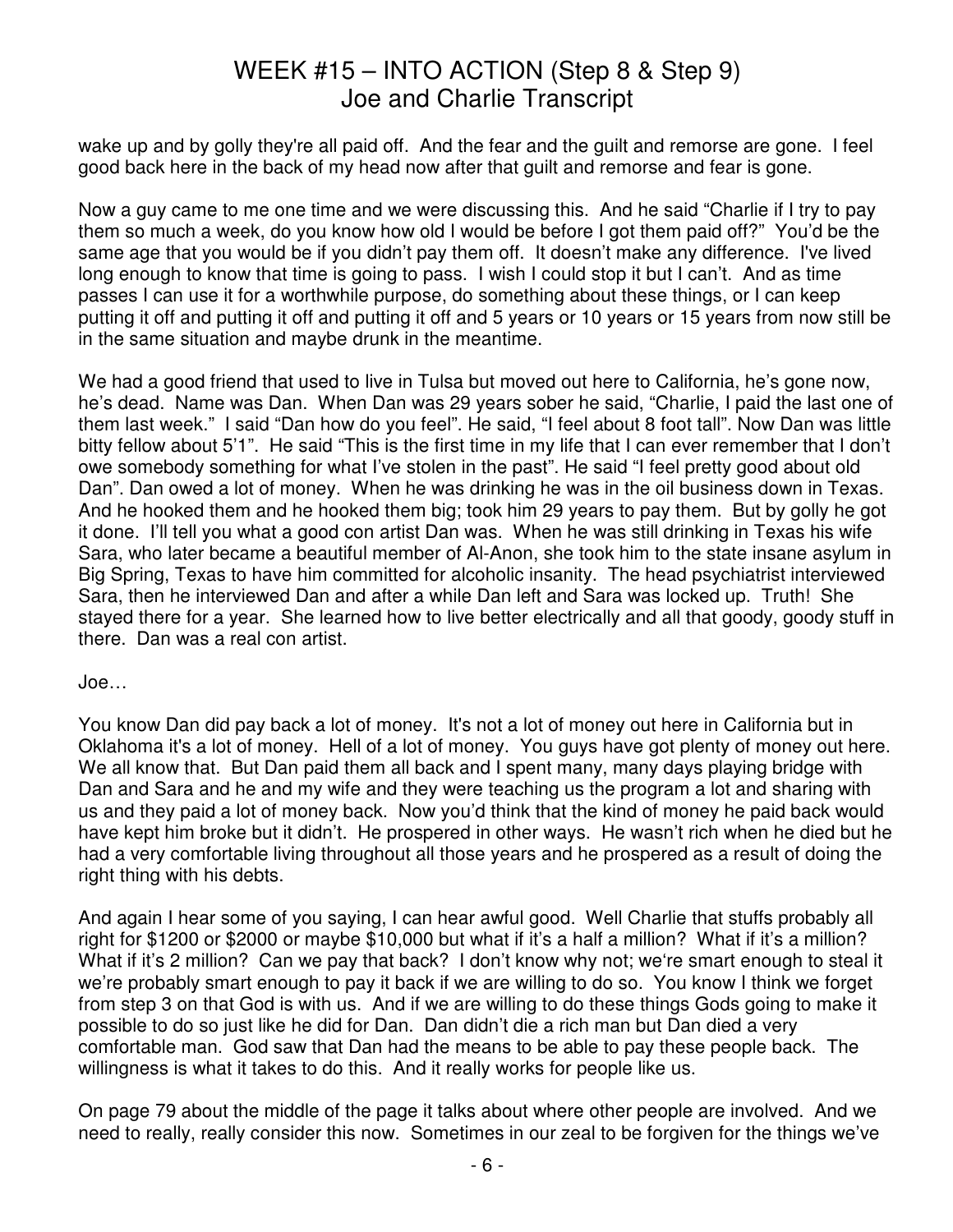done in the past we make amends where we end up hurting the one we owe amends to even more. Or possibly hurt somebody else. And if we do that, then sooner or later we're going to have to go back and make amends for that too. So we have to be very, very careful where other people are involved. Over on page 80; There we have an example on page 80 where he went to the people involved and got their permission to make the amend before he made it in order to be sure that everything was going to be OK. Bottom of page 80 he starts talking about domestic troubles.

Page 81 he talks about sex outside of marriage. What are we going to do about those kinds of things? Very carefully he handles just about every conceivable situation that could come up. With the people I work with usually we can find that answer to their amends as to whether they should make them or they shouldn't and how to make it here in the big book. He covers just about all situations. The key thing I think and Joe said it a while ago is: Get somebody else's advice! I've seen too many people jump into these amends too fast, and not only hurt other people but end up destroying a family, destroying a relationship with another human being completely. You know I think that we should go to our sponsors, get their help, and get their advice before we even start making these amends; especially where it involves maybe hurting other people.

Big Book p. 83, par. 3: **"There may be some wrongs we can never fully right."**

You know some of these people are already dead and buried. Some of them to make the amends would hurt them or others. We can't do that.

Big Book p. 83, par. 3 cont: **"We don't worry about them if we can honestly say to ourselves that we would right them if we could. Some people cannot be seen - we sent them an honest letter. And there may be a valid reason for postponement in some cases. But we don't delay if it can be avoided. We should be sensible, tactful, considerate and humble without being servile or scraping. As God's people we stand on our feet; we don't crawl before anyone."**

The one mistake I see us making is we got somebody and try to make our amends and they don't accept it. They didn't always accept mine. Some of them said "Charlie we didn't like you when you were drinking, not too damn crazy about you now, we'd just as soon you get out of here and leave us alone." And when that happens to us it just crushes us. And we tend to want to go back and go back and go back and literally beg those people to forgive us. We don't need to do that. If they don't accept it there's nothing we can do about that. About all we can do is stand in readiness to make it at a later date if the opportunity comes up. But we certainly do not have to crawl before anyone. We are Gods people too.

As I said here this morning and I became painfully aware, sure fully aware this year, all those situations that I used to have that I thought needed to make amends are all taken care of, I mean every one of them and I'll tell you about two here this morning if you will.

When I was drinking I had a mobile home up north and west of Tulsa, the lake called Lake Keystone, didn't think my wife knew anything about it, nice place. One morning in the middle of the night there's a knock on the door and I finally came to the door and I opened it up and what she did… she just broke in, Phyllis did. And I really wasn't having a good time, embarrassed me in front of my girlfriend, yeah and our daughter she brought the daughter with her. I was not having a good time. Now Gail, she was affected by my drinking of course. When she was seventeen years old, just a few days after she was seventeen she got married to get away from Phyllis and I 'cause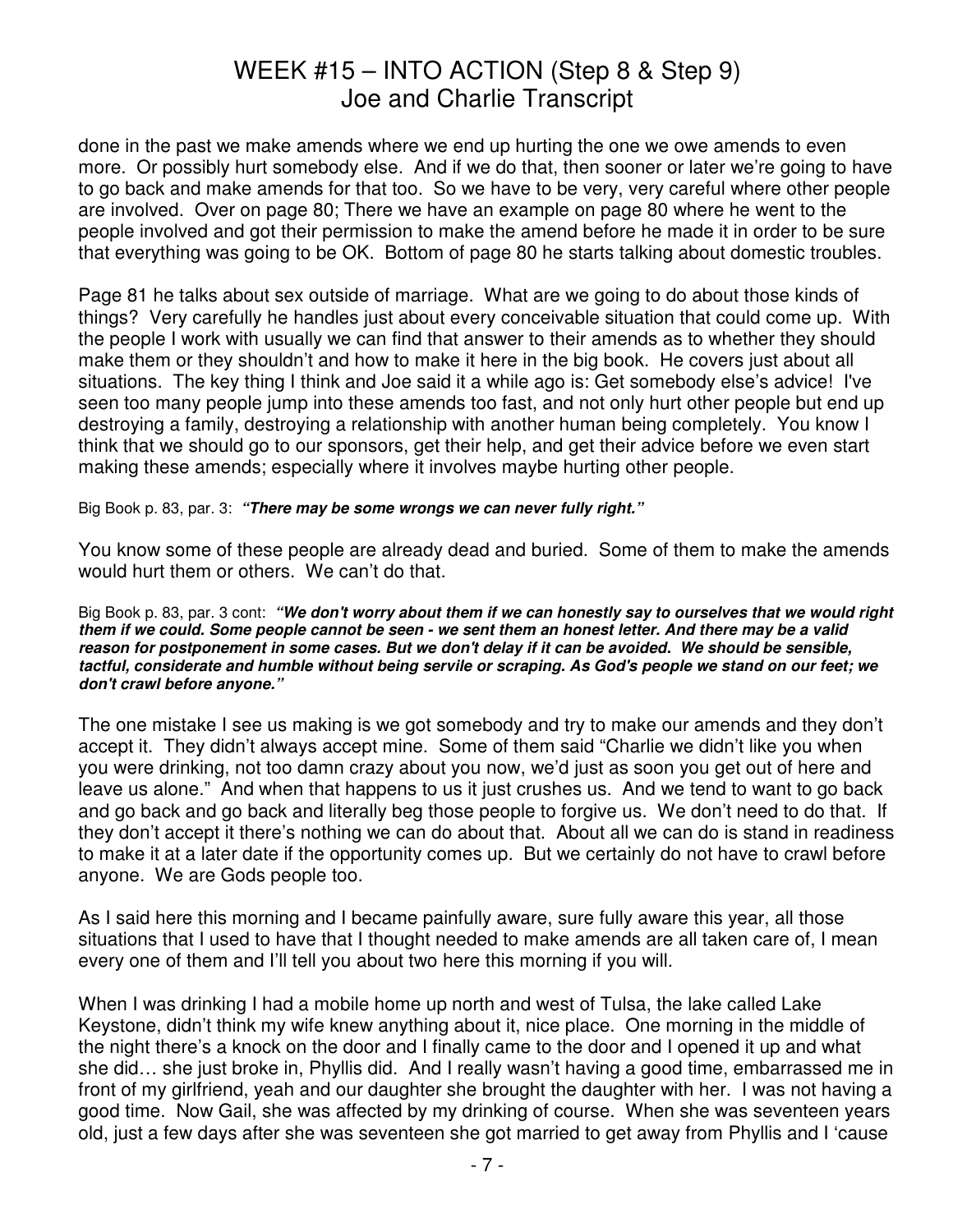Phyllis was in the program of Alcoholics Anonymous some twenty-three years she's been sober thank God, but Gail was affected by this. And the book says

Big Book, pg. 83, par. 1: **"A remorseful mumbling [that we are sorry] won't fill the bill at all."**

Of course I tried to make a few amends verbally to Gail and you know, she said it's okay, but it wasn't until six years ago, I was sober 19 years and talking to Gail on the phone and she was living up in Columbus, Ohio and she said "Daddy a thing happened here recently…" Her sister in law had died and her husband had died unexpectedly and left two kids for someone else to raise. And she said "If something should happen like that to Jim and I would you and Mom take the kids?" That's when I knew she really had forgiven me, but it took nineteen years.

Big Book, pg. 83, par. 1: **"A remorseful mumbling [that we are sorry] won't fill the bill at all."**

Now I'm sober in Alcoholics Anonymous for two and a half years and Phyllis and I get back together and nine years later I'm standing at the back of the room greeting people as they come in to the meeting place that night and I look around and here's the lady of the mobile home incident. Phyllis is at the coffee pot getting coffee and she looked over her shoulder, it all happen just about that quick. I believe you'll get an opportunity to handle all these situations. God makes **"the wherever possible"...** And some of the guys were aware of the situation and they asked what did she say and I said she didn't say anything... for about a week. And we were at another meeting and here's this lady and she was trying to get sober and coming to A.A. and again at another meeting there was this lady and Phyllis began to talk ugly to me. They'll do that you know. And I began to pay the price again, began to feel bad about it again. Well after about two or three weeks of this and one night she was settled down, she'd come back down through the ceiling and we were able to talk about this. I said "Phyllis you know I've already paid one hell of a price for this I mean I have already paid one hell of a price, physically, morally, spiritually, financially and every way you can pay. And what I'm trying to tell you is I'm not paying anymore." I said "It's just like last months gas bill. I paid that one, and I'm not paying that one no more."

They'll let you pay forever if you'll pay. There comes a time when you quit paying. We don't have to crawl before anyone. We make our amends to the best of our ability and go on about our business.

If you're right with God in (Steps) 1, 2, and 3 (Spiritual Dimension) If you're right with self in (Steps) 4, 5, 6 and 7 (Mental Dimension) If you're right with you fellow man in (Steps) 8 & 9 (Physical Dimension - the world and everything in it)

For the first time as far back as we can remember we're well in all three dimensions of life. We're then put back together as God intended for us to be in the first place. If you're well in all three dimensions of life you're going to feel pretty good. I don't think it's by accident the very next thing are the promises. They come immediately after this program of action.

Big Book, pg. 83, par. 4: **"If we are painstaking about this phase of our development, we will be amazed before we are half way through."**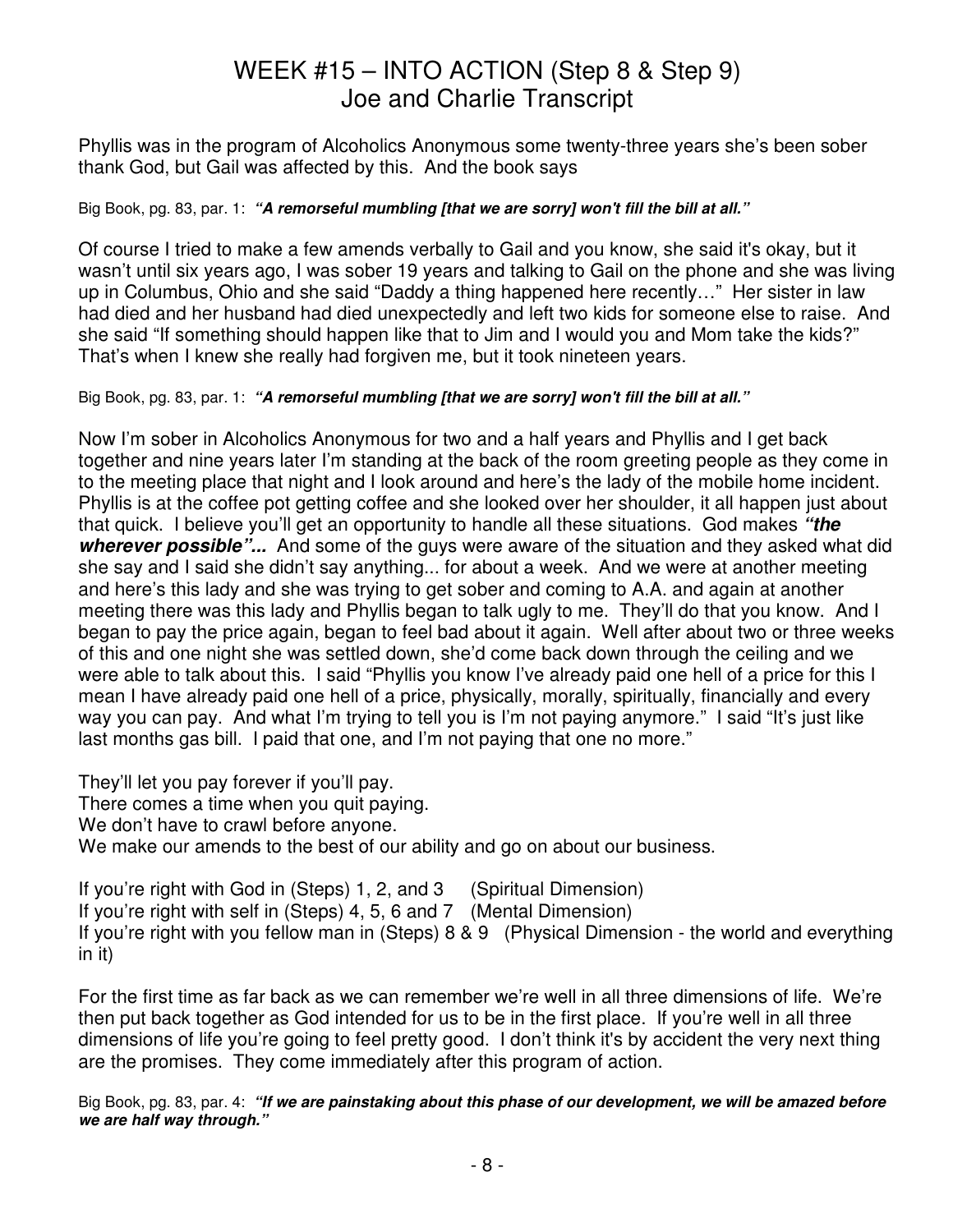#### J & C Which phase of our development? Well the (Step) 8 & 9 phase.

Big Book, pg. 83, par. 4: **"We are going to know a new freedom and a new happiness. We will not regret the past nor wish to shut the door on it. We will comprehend the word serenity and we will know peace. No matter how far down the scale we have gone, we will see how our experience can benefit others. That feeling of uselessness and self-pity will disappear. We will lose interest in selfish things and gain interest in our fellows. Self-seeking will slip away. Our whole attitude and outlook upon life will change. Fear of people and of economic insecurity will leave us. We will intuitively know how to handle situations which used to baffle us. We will suddenly realize that God is doing for us what we could not do for ourselves. Are these extravagant promises? We think not. They are being fulfilled among us, sometimes quickly (spiritual experience), sometimes slowly (spiritual awakening). They will always materialize if we work for them."** 

You know I've had some very horrendous hangovers in my time and I know that you guys have too. I have thrown up sometimes something horrendously, blood and all in my drinking career. But you know those kind of experiences never caused me to want to quit drinking. What caused me to want to quit drinking were the guilt, shame and remorse that I had as a result of the harm that I did other people. And these promises began to come about in my life; they came about not in my body but in my mind. I began to experience these things in my mind and I knew of course that the program was working for me and I'm free of those things today thank God. I'm going to read them again, going to add a few words to them and the words that I'm going to add to them refer to the time when I was young, when alcohol was my friend, when I could drink it and be Fred Astaire on the dance floor and the worlds greatest lover in the backseat of a '36 Chevrolet. This is the way alcohol used to make me feel before it turned against me:

Whenever I took a drink of alcohol I knew... a new freedom and a new happiness.

Whenever I took a drink of alcohol I did... not regret the past nor wish to shut the door on it. Whenever I took a drink of alcohol I would... comprehend the word serenity and we would know peace.

Whenever I took a drink of alcohol... no matter how far down the scale I had gone, I could will see how my experience would benefit others.

Whenever I took a drink of alcohol... that feeling of uselessness and self-pity would disappear. Whenever I took a drink of alcohol I would... lose interest in selfish things and gain interest in my fellows.

Whenever I took a drink of alcohol... self-seeking would slip away.

Whenever I took a drink of alcohol my... whole attitude and outlook upon life would change.

Whenever I took a drink of alcohol... fear of people and of economic insecurity would leave us.

Whenever I took a drink of alcohol I would... intuitively know how to handle situations which used to baffle me.

Whenever I took a drink of alcohol I would... suddenly realize that alcohol was doing for me what I could not do for myself

Think about that a moment. No wonder I loved to drink. When you find anything that will do that much for you, you immediately become mentally addicted to the use of it, whatever it is. If it had been chocolate ice cream I would have been addicted to chocolate ice cream. If it had been Hostess Twinkies it would have been Hostess Twinkies. If it had been gambling, it would have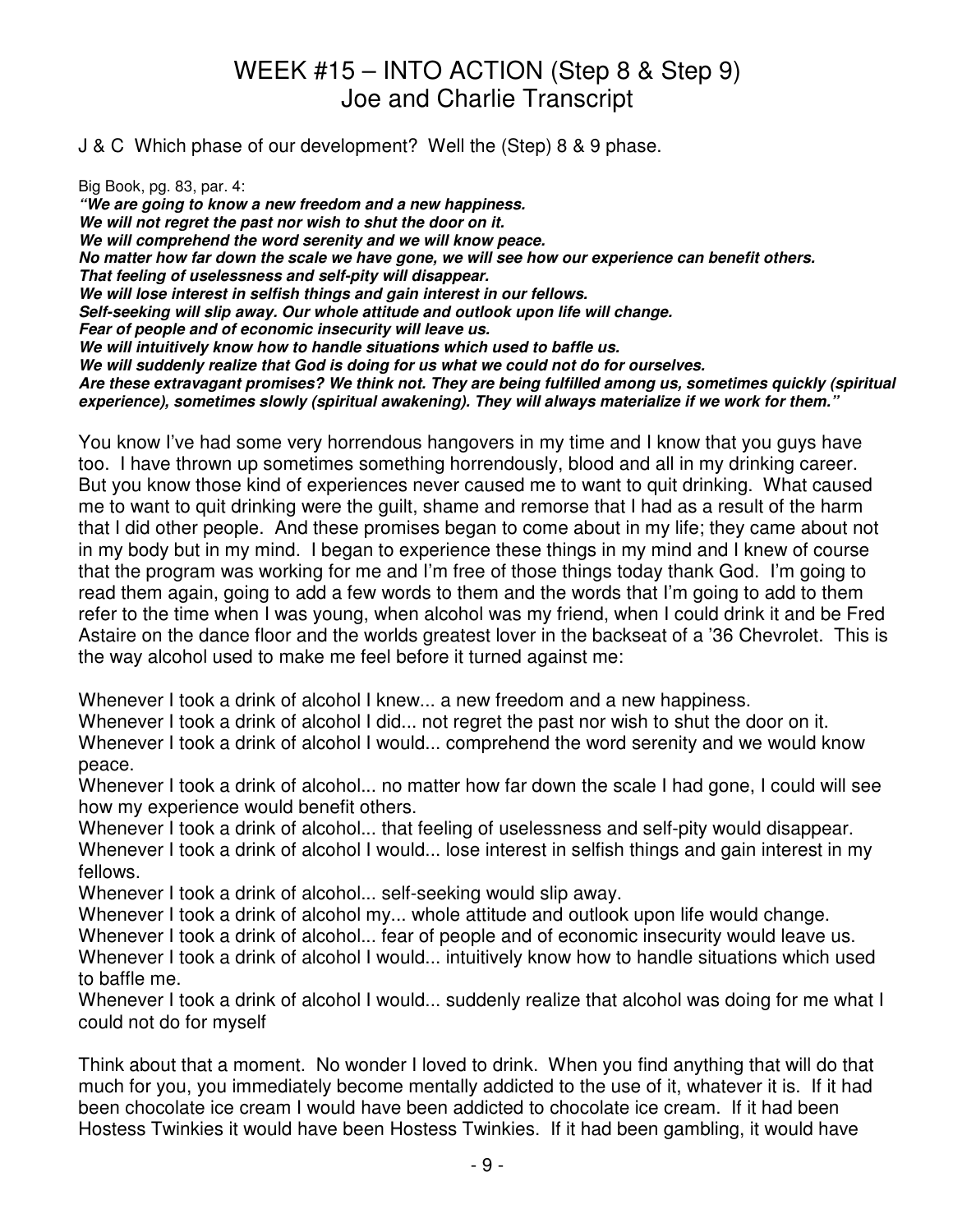been gambling. Mine was alcohol. Alcohol did for me what I could not do for myself. It was my friend and it worked for me like magic for years.

But one day alcohol turned against me and all the things I was afraid would happen to me now began to happen because of the alcohol itself. I became a very, very confused individual not knowing I was alcoholic, not knowing I would never be able to recapture these feelings from alcohol. I spent the last four, five, six years of my drinking desperately trying to get these things back from alcohol. It almost destroyed me in the process.

I came to A.A. You gave me a book. I found a little program of action in this book. I began to apply it in my life. And one day I woke up and found these promises in my head and I suddenly realized that:

#### **The first nine steps of Alcoholics Anonymous are doing just exactly for me (promises) what alcohol used to do for me when alcohol was my friend.**

See that's why I don't drink today. If I hadn't found this somewhere I would still be searching for it. I would probably have gone back to alcohol until it eventually completely consumed me and destroyed me.

But I don't need to drink because I found everything good that alcohol gave me through the first nine steps of Alcoholics Anonymous (promises).

#### **That's the miracle of Alcoholics Anonymous.**

#### **At the same time I realize it's given me the good I also realize the first nine steps have never turned against me, alcohol did.**

- $\triangleright$  I've never been placed in jail because of the first nine steps
- $\triangleright$  No lady has ever dragged me through the divorce courts because of the first nine steps
- $\triangleright$  I've never vomited, damn near did a time or two, I've never really vomited because of the first nine steps.

See, that's a miracle!

If you read those promises you'll see they all deal with the mind. None of them deal with the body.

**We came here restless, irritable, discontented, filled with shame, fear, guilt, remorse, worry, anger, depression, etc.** 

**We work the steps, we receive the promises.** 

#### **Certainly we have undergone a change in our personality. We have undergone a spiritual awakening already.**

Now if that's true then what is the purpose of the last three steps? And many people will tell us that the last three steps are to maintain our sobriety. I will agree that they will help us stay sober.